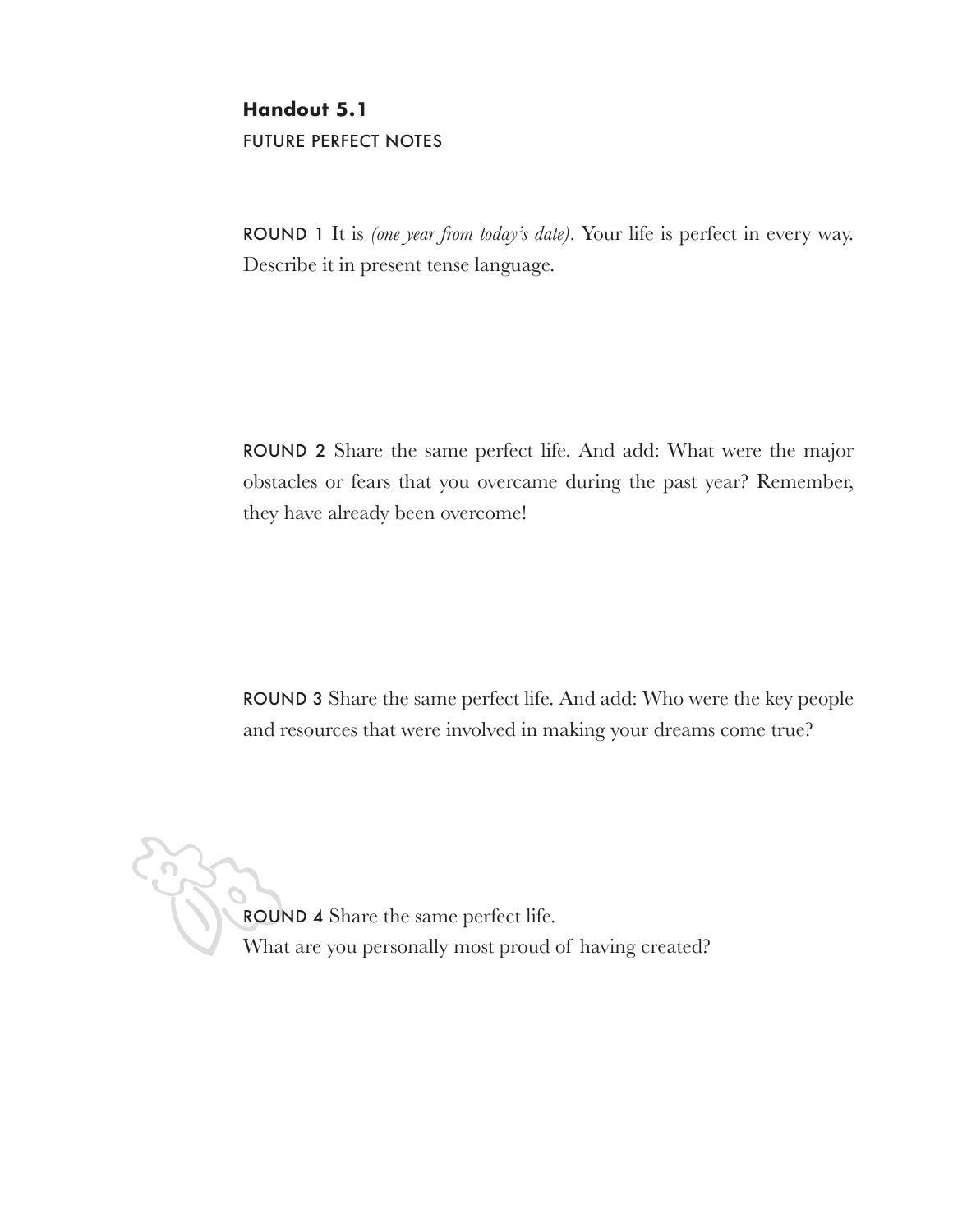# **Handout 5.2**

CAPTURING WHAT MATTERS MOST TO ME

 $\Box$  What was most valuable to you in this session?

 $\Box$  What is it like to imagine a life that is perfect in every way? Were you able to act as if it was possible?

 $\Box$  How are you feeling in this moment?

 $50^{11}_{21}$ 

 $\sum_{i=1}^{n}$ 

351



 $\mathcal{L}$ 

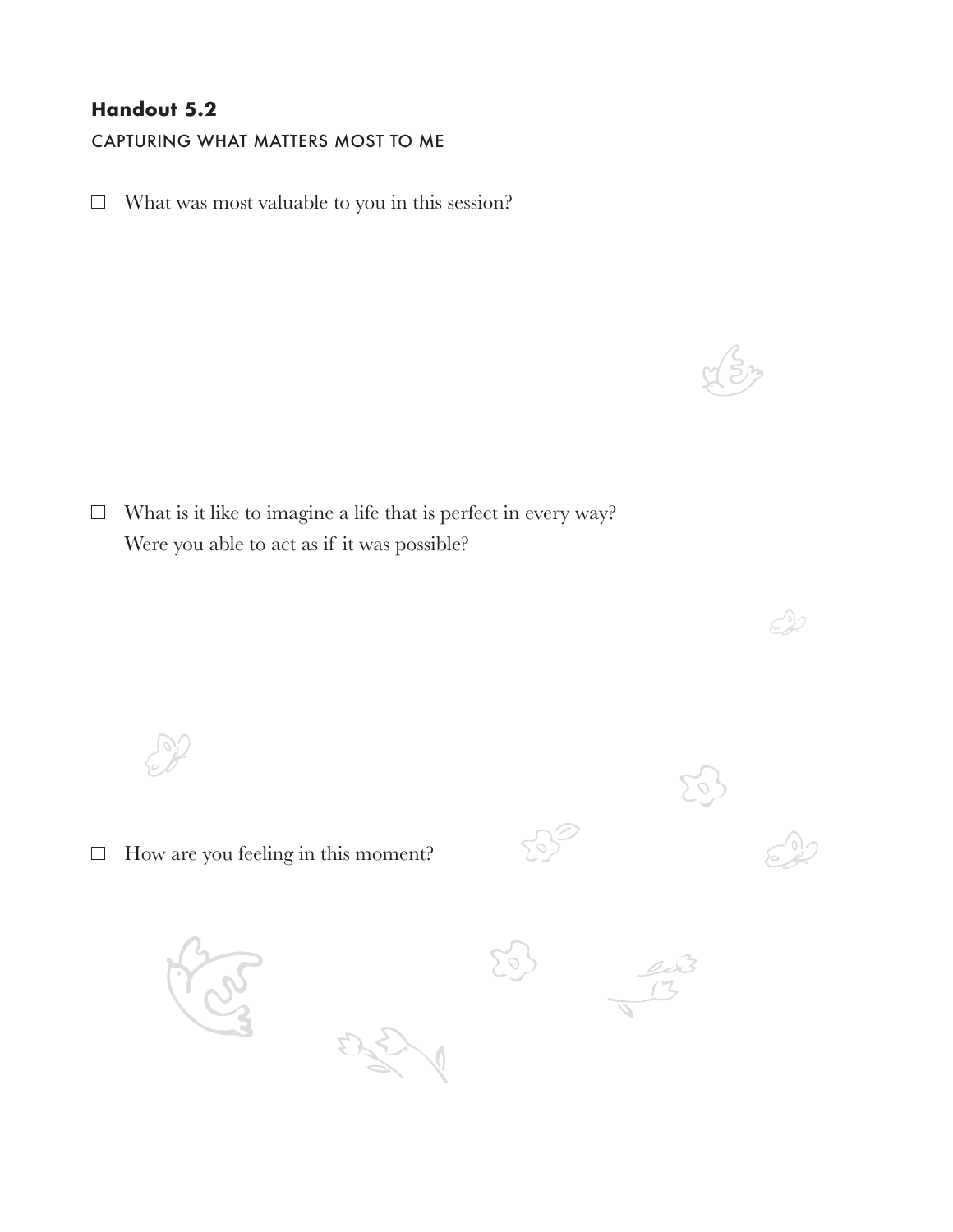# **Handout 5.3**

**MY COMMITMENTS** 

I think the key is for women not to set any limits.

**IN MARTINA NAVRATILOVA** 

Today's Date

Commitment 

Commitment

Date completed

Commitment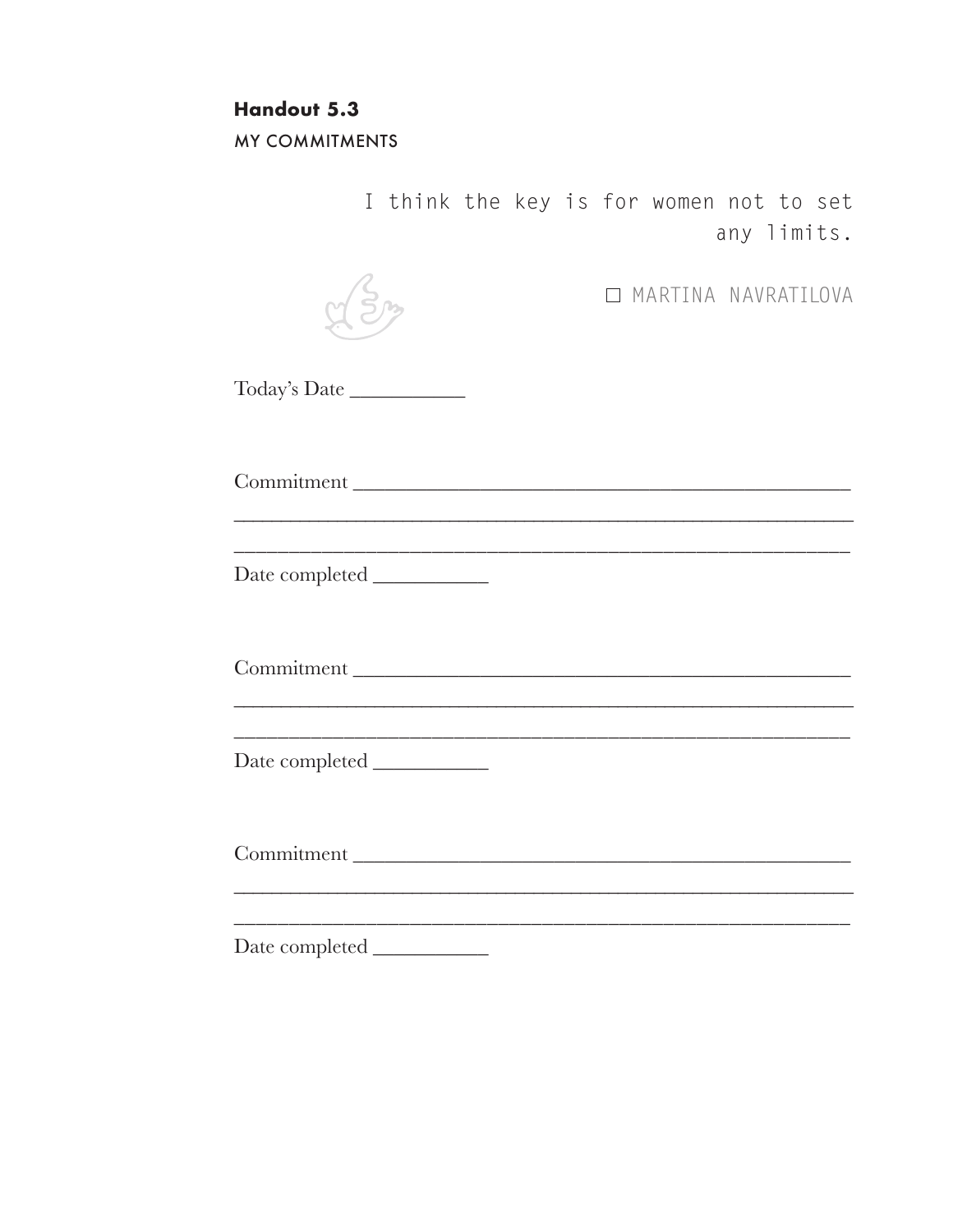# **Handout 5.4**

## SAMPLE VISION STATEMENTS

*Selections from Vision Statements created in Women Connected groups*

## **VISION SAMPLE 1**

My office is an inviting and motivating space that has helped me become a successful salesperson. It is filled with inspiration that keeps me focused, involved, and balanced. My shelves are full of books, photos, organic materials, and art that reminds me of passions and endeavors beyond my desk. I am successful in my career. I have made many friends and business colleagues through networking events, and by being open to meeting and getting to know new people. I have established new, prosperous accounts through my knowledge of my marketplace and by being personable with my customers. I go the extra mile to make my business succeed––attention to detail is my calling card. My success in sales is affording me the financial means to explore and create other passions in my life.

#### **VISION SAMPLE 2**

Socially I have put myself out there and taken risks, and have let go of what the outcome might be. I have met a loving, caring man who loves to be with me. I feel comfortable and confident that I have met my life partner. I look forward to building a family. I am proud of the work I have done, coaching myself to love myself and all the amazing gifts I bring to this world.

## **VISION SAMPLE 3**

Health: I have reached my weight goal by eating healthy foods and working out at least three times a week. I have so much more energy, and love feeling great. The energy I used to spend on wishing I was in shape is now used on other things in my life. My husband and I have been golfing a lot, and I'm actually getting better. We have been on several hikes this past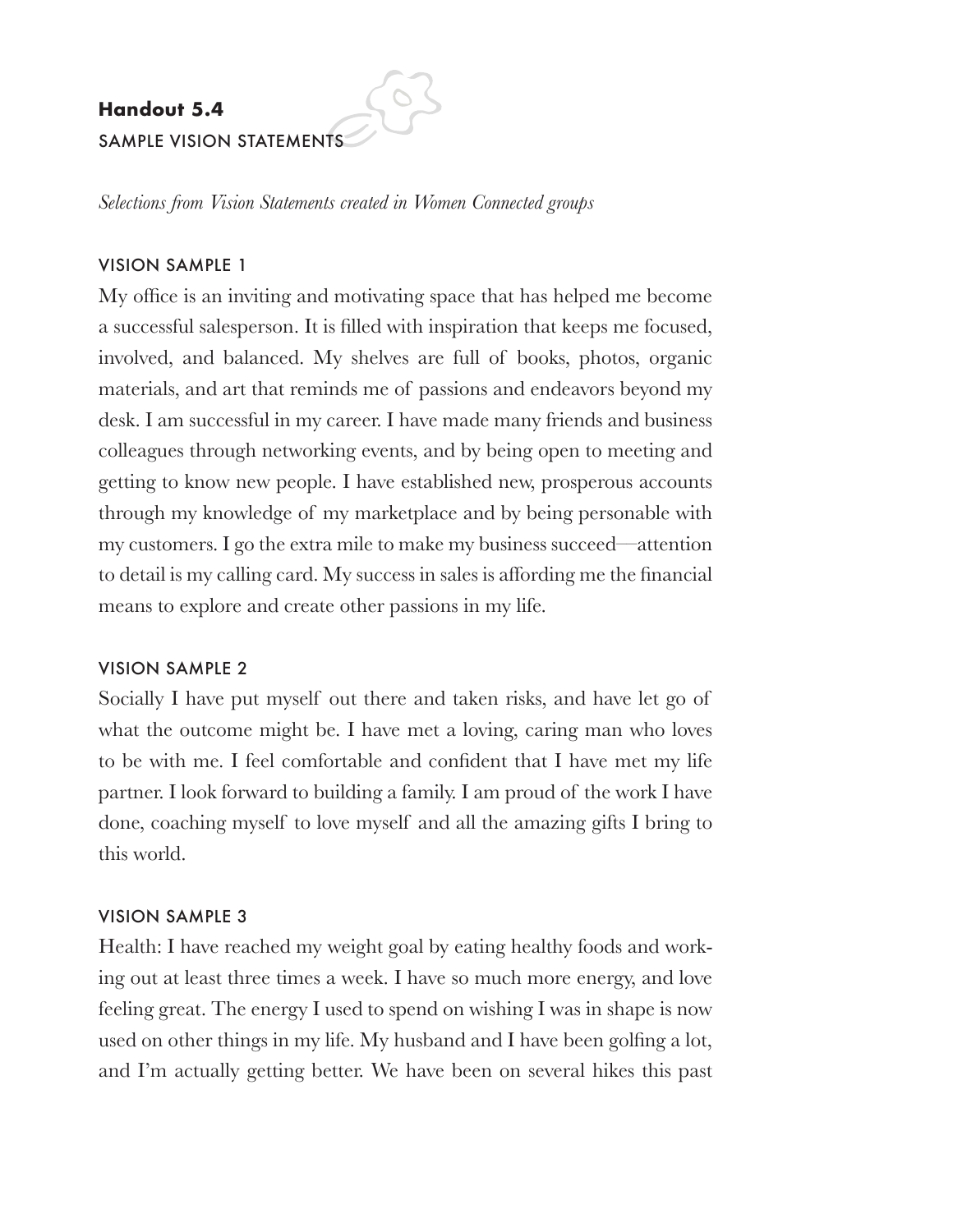summer, including Mount St. Helens. I've also begun to really relax by getting monthly massages.

#### **VISION SAMPLE 4**

I have really had fun this year with my creative side. My flowers and garden look beautiful and well kept. I do flower arranging when I want to. I have also painted some furniture, done several craft projects around the house, and learned card stamping. I love the new window treatments in my living room, which I found and put up. I also love the new ceiling painting I created in our dining room, and I had the lights in our home replaced.

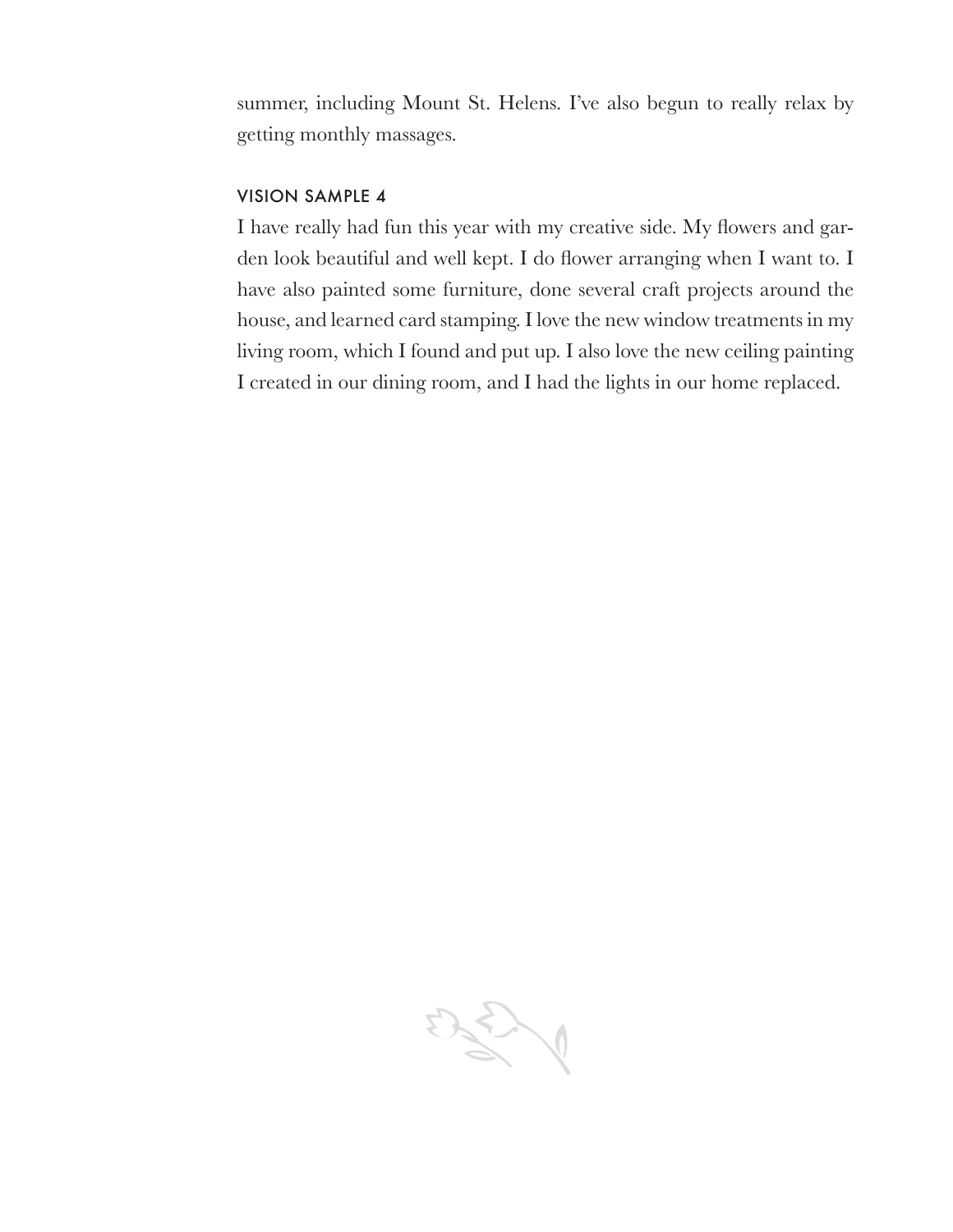# **Session Accelerator 6.1**

## WOMEN CONNECTED TUNE-UP

 *Please answer the following questions.*

- 1. What has been the best thing for you about being in the group?
- 2. What has been most challenging thing for you about being in the group?
- 3. What has been the most nurturing and supportive thing about being in the group?
- 4. What in your life has been affected as a consequence of your participation in the group?
- 5. What conflicts, if any, do you see existing or possibly emerging in the near future in the group? How might we address these conflicts?
- 6. What changes can we implement to improve or enhance our effectiveness as a Women Connected group?

*Your responses to these questions will be shared with the group during the next session. In order to have a successful group, open and honest dialogue is necessary on a regular basis.*